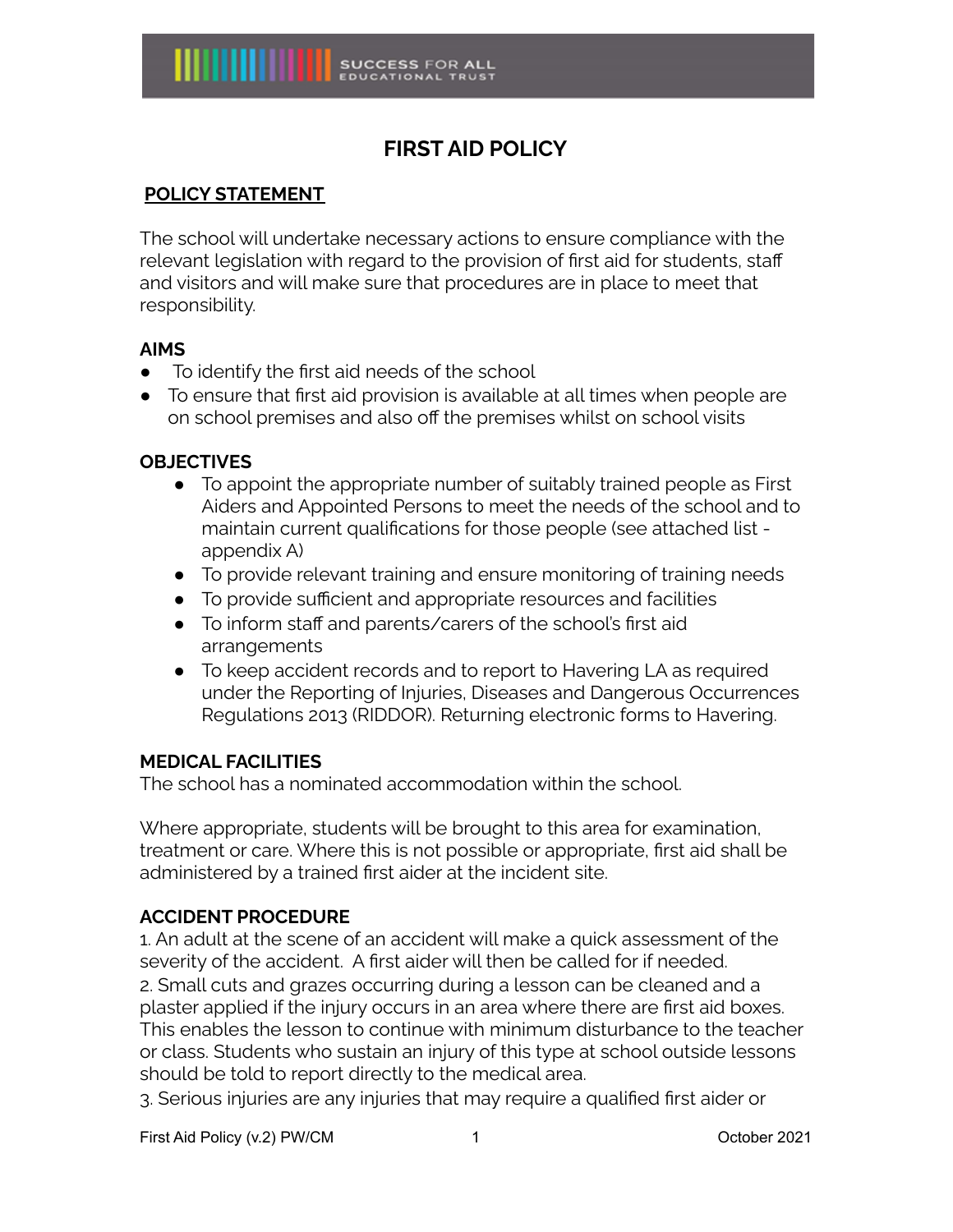medical attention.

4. Student medical history including allergies should be given to the first aider who has responded to the incident.

5. The first aider will make a dynamic risk assessment as to whether or not an ambulance should be called. If an ambulance is required the first aider will stay with the student and request for a member of staff to call for an ambulance whilst another member of staff will call home.

6. The first aider will stay with the casualty whilst waiting for assistance.

7. Online Accident Report Forms must be completed for all injuries and near misses.

# **ILLNESS**

Any student feeling mildly unwell should be sent to the medical area accompanied by another student who should be told to return as soon as the student is received.

Any student having difficulty with breathing, dizziness, or feeling faint must remain with a teacher or other member of staff. A messenger should be sent to fetch a first aider.

# **FIRST AID TRAINING AND QUALIFICATIONS**

There should be at all times when students are at school, at least one person on each school site qualified to a minimum level of Appointed Person.

A first aider is defined as a person who has successfully completed the Emergency First Aid at Work training. Where a first aider wishes to continue as such, qualifications are updated every three years.

A list of staff qualified as first aiders is in appendix A, B and C. This list will be kept up to date, made available on the notice boards around the school.

# **OFF SITE VISITS**

The first aid requirements specific to off site visits are to be found in the Trips and Visits Policy.

# **STUDENTS' MEDICAL CONDITIONS**

A list of students who suffer from medical conditions, together with details of those conditions, is updated annually and distributed to staff.

# **HYGIENE/INFECTION CONTROL**

Basic hygiene procedures must be adhered to by staff. Single-use disposable gloves must be worn when treatment involves blood or other body fluids and disposed of with dressings, etc in the yellow medical waste bin provided in the medical area.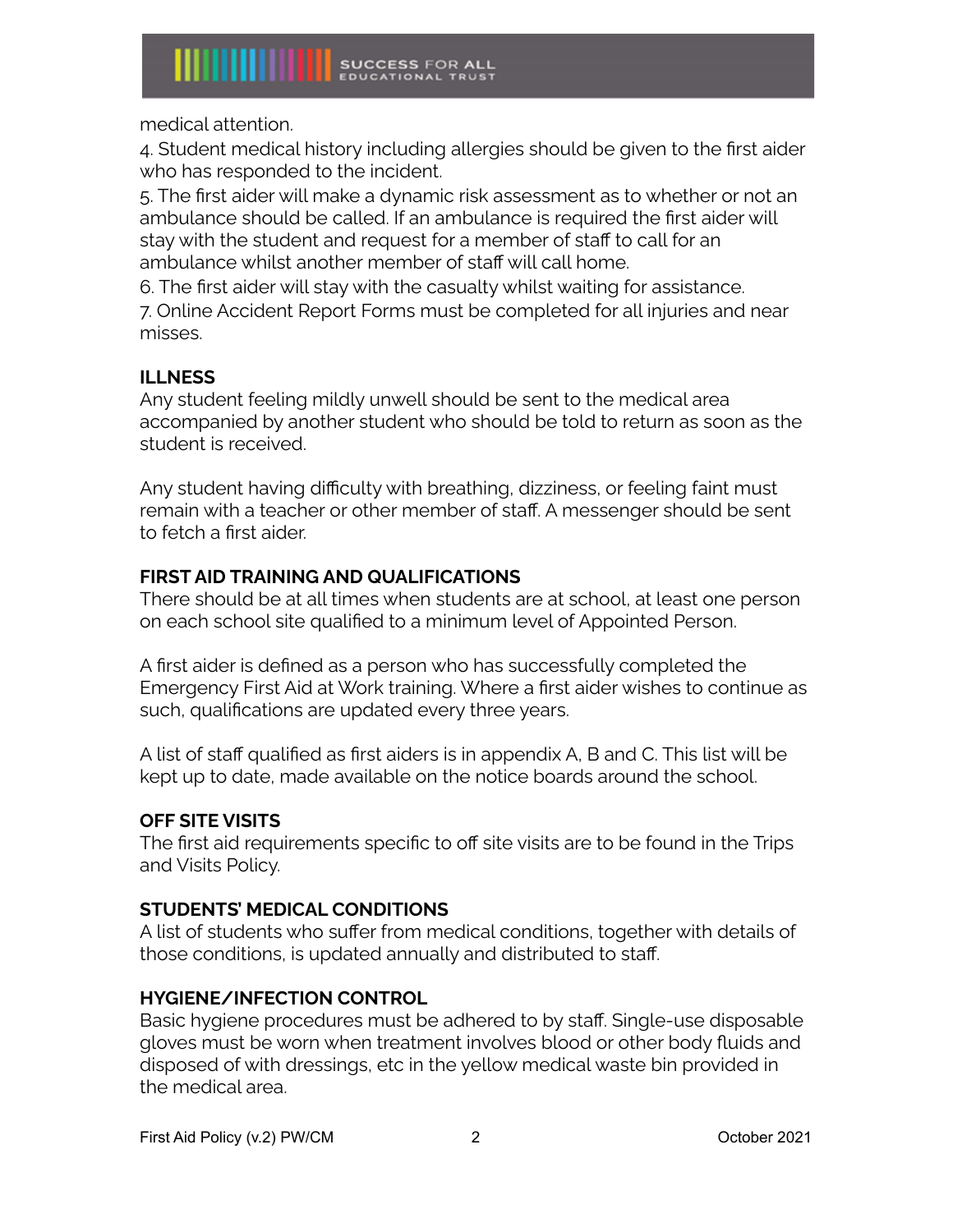

### **RESPONSIBILITIES**

An appointed person/s within the school will be responsible for the following:

- To ensure that there are an adequate number of qualified First Aiders and Appointed Persons.
- To check the contents of first aid kits each term and re-stock as necessary.
- To keep records of all accidents, injuries and other circumstances requiring medical or first aid attention.

The Site Manager or appointed individual is responsible for all necessary reporting to Havering LA under RIDDOR.

### **EMERGENCY PROCEDURES**

Where an injury or other medical condition is an emergency, an ambulance should be called. Ideally, this will be on the advice of the first aider, but there may be circumstances where it is apparent that such a call must be made immediately.

Parents/carers will be informed when an ambulance has been required to be called. If a parent/carer cannot accompany a student to the hospital, a member of staff will accompany the student and remain with them until the parent/carer can take over responsibility.

### **ACCIDENT RECORDING**

An Accident Report Form is completed online for each incident, generally by a person witnessing the events. The original is passed to the Site Manager or appointed person for review and returned to Havering LA.

### **INFORMING PARENTS**

Where the incident has required the issue of medication, or dressings which will need review after school, medical lead will call parents/carers to inform them.

The parent/carer will be called in the event of any head injury and an information letter on potential symptoms to be aware of after a head injury, if an ambulance is called or any other circumstances where the professional judgment is made.

### **Review**

This policy will be reviewed and amended as necessary.

Policy date: October 2018

Date of last review: October 2021

First Aid Policy (v.2) PW/CM 3 October 2021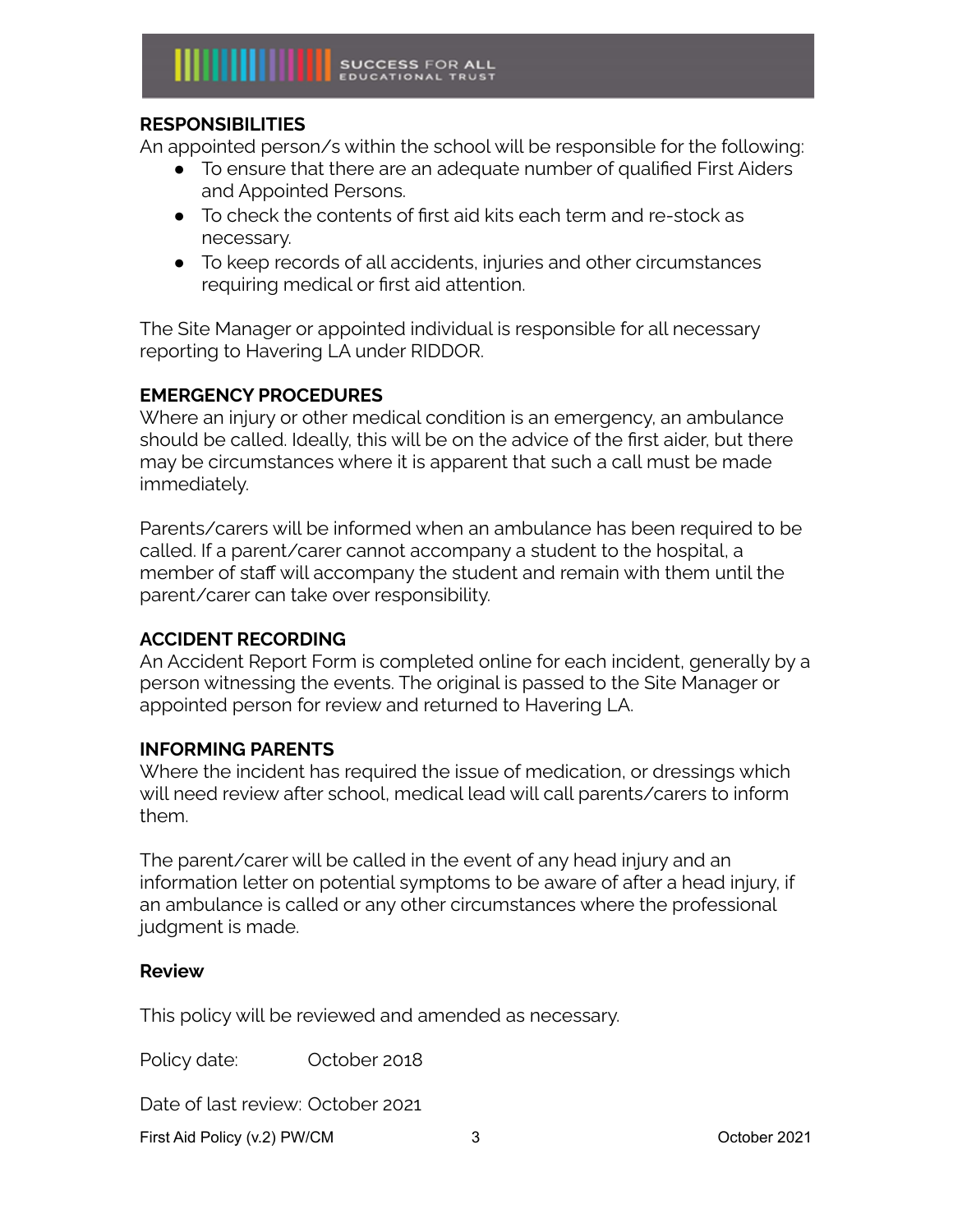

Next review date: October 2022

Reviewed by: Mr P Ward, Executive Headteacher

| Signature of Executive Headteacher |  |
|------------------------------------|--|
|------------------------------------|--|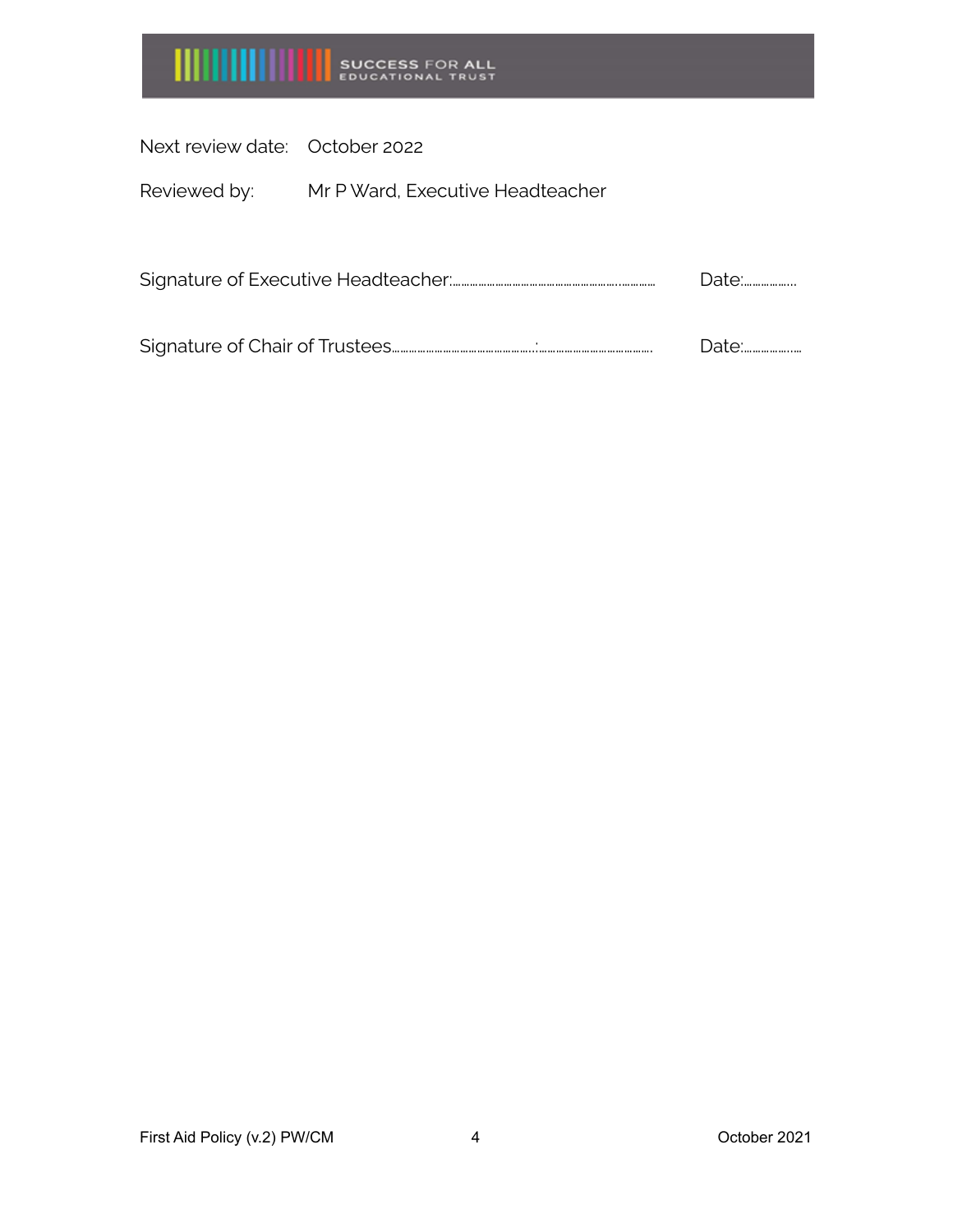

# **APPENDIX A - REDDEN COURT SCHOOL**

| Mr Y Blanc<br>French Teacher             | 15 July 2024  | L <sub>3</sub>             |
|------------------------------------------|---------------|----------------------------|
| Miss N Brotherton<br>Science Teacher     | 15 July 2024  | S <sub>22</sub>            |
| Miss E Buntrock<br>Drama Teacher         | 15 July 2024  | G <sub>54</sub>            |
| Mrs L Campbell<br><b>English Teacher</b> | 15 July 2024  | G66                        |
| Mr S Carter<br><b>Maths Teacher</b>      | 15 July 2024  | G <sub>18</sub>            |
| Ms S Choudhury<br><b>SDA</b>             | 15 July 2024  |                            |
| Mr M Cosgrove<br><b>Maths Teacher</b>    | 15 July 2024  | G <sub>21</sub>            |
| Ms J Dagen<br><b>Student Services</b>    | 15th May 2022 | G14<br><b>Ext 100</b>      |
| Mr T Donaldson<br>Site Manager           | 23 Sept 2022  | Site Office<br>Ext 174     |
| Mr B Fox<br><b>History Teacher</b>       | 15 July 2024  | F10                        |
| Miss J Garland SEND Area<br>Co-Ordinator | 15 July 2024  | S <sub>8</sub><br>Ext 146  |
| Miss K Gilbert Geography<br>Teacher      | 15 July 2024  | F <sub>3</sub><br>Ext 129  |
| Mrs Grant Attendance Officer             | 3rd Nov 2023  | G14<br>Ext 101             |
| Miss G Graves DT Teacher                 | 15 July 2024  | F <sub>58</sub><br>Ext 173 |
| Miss C Greenland Art Teacher             | 15 July 2024  | F <sub>51</sub><br>Ext 170 |
| Miss J Grove<br><b>Teacher of PE</b>     | 13th May 2022 | Ext 136                    |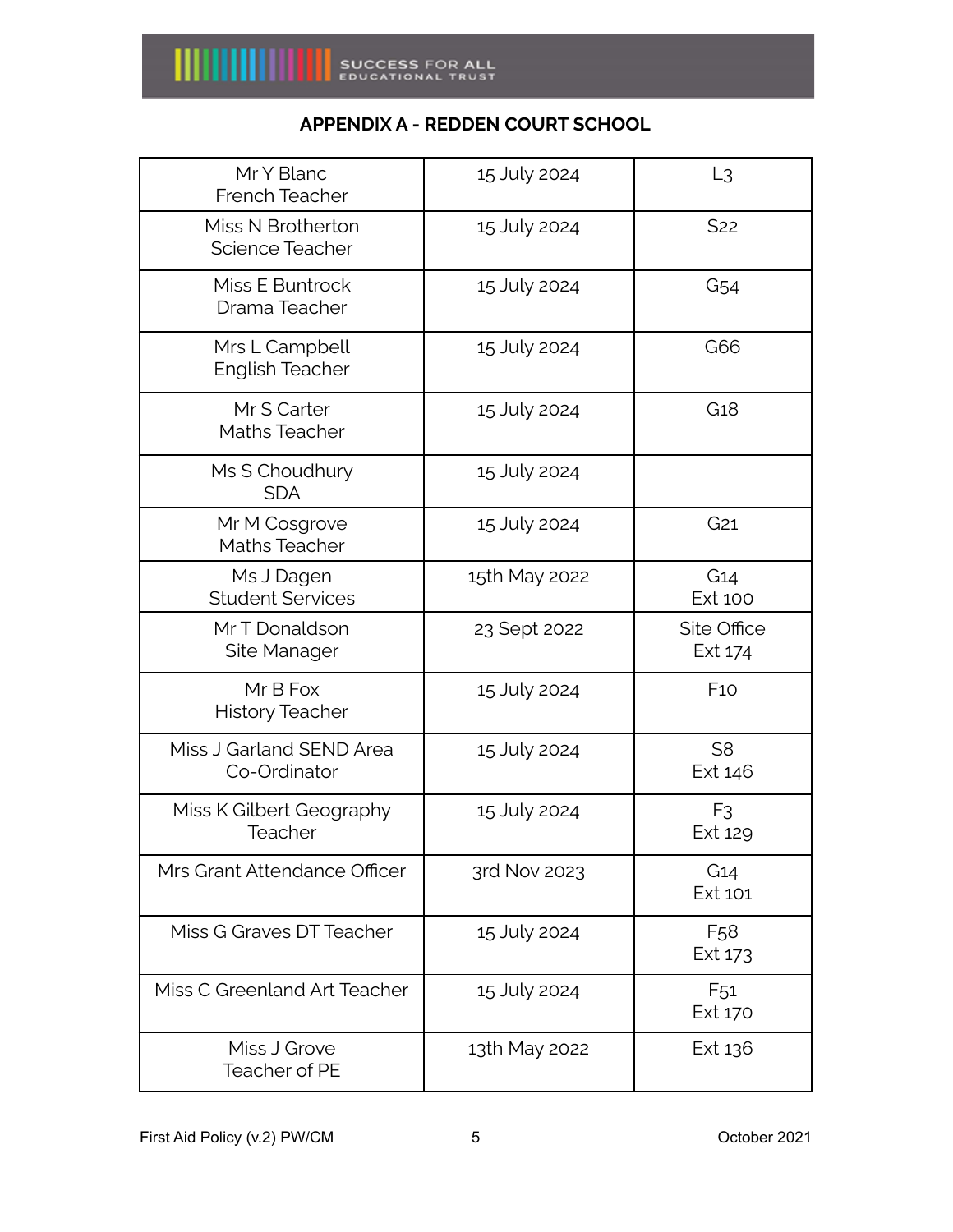| Miss R Harrington<br>Science Teacher            | 15 July 2024      | S <sub>26</sub>           |
|-------------------------------------------------|-------------------|---------------------------|
| Mr A Henry<br><b>Head Teacher</b>               | 15 July 2024      | <b>Heads Office</b>       |
| Mr Hughes<br>Teacher of PE                      | 15 July 2024      | Ext 136                   |
| Mrs Z Jackaman<br><b>SEND Area Co-Ordinator</b> | 15 July 2024      | S <sub>8</sub><br>Ext 146 |
| Miss C Lot<br>French Teacher                    | 15 July 2024      | L <sub>2</sub>            |
| Miss A Munns<br>Teacher of PE                   | 15 July 2024      | Ext 136                   |
| Miss E O'Mahoney<br><b>English Teacher</b>      | 15 July 2024      | G13                       |
| Miss M Riaz<br><b>Business Teacher</b>          | 15 July 2024      | F <sub>1</sub>            |
| Mr K Sawyer<br>Teaching & Learning Admin        | 15 July 2024      | G1O<br>Ext 212            |
| Mr P Sims<br>Learning for Behaviour Mentor      | 15 July 2024      | F15<br>Ext 197            |
| Mrs A Stuart<br><b>Student Services</b>         | 28 September 2022 | G14<br>Ext 102            |
| Mr T Stiffel<br><b>Student Dev Asst</b>         | 15 July 2024      |                           |
| Mrs N Sullivan<br><b>Student Dev Asst</b>       | 20 December 2021  |                           |
| Miss K Templeman<br><b>SEND Admin</b>           | 15 July 2024      | N <sub>1</sub><br>Ext 207 |
| Mrs T Tilson<br>Pastoral Admin                  | 15 July 2024      | G3<br>Ext 147             |
| Mr K Ward<br>Deputy Head Teacher                | 15 July 2024      | G9<br>Ext 107             |
| Miss H Webster<br>Geography Teacher             | 15 July 2024      | F <sub>2</sub><br>Ext 129 |
| Miss N Wright<br>DT Teacher                     | 15 July 2024      | F <sub>2</sub><br>Ext 129 |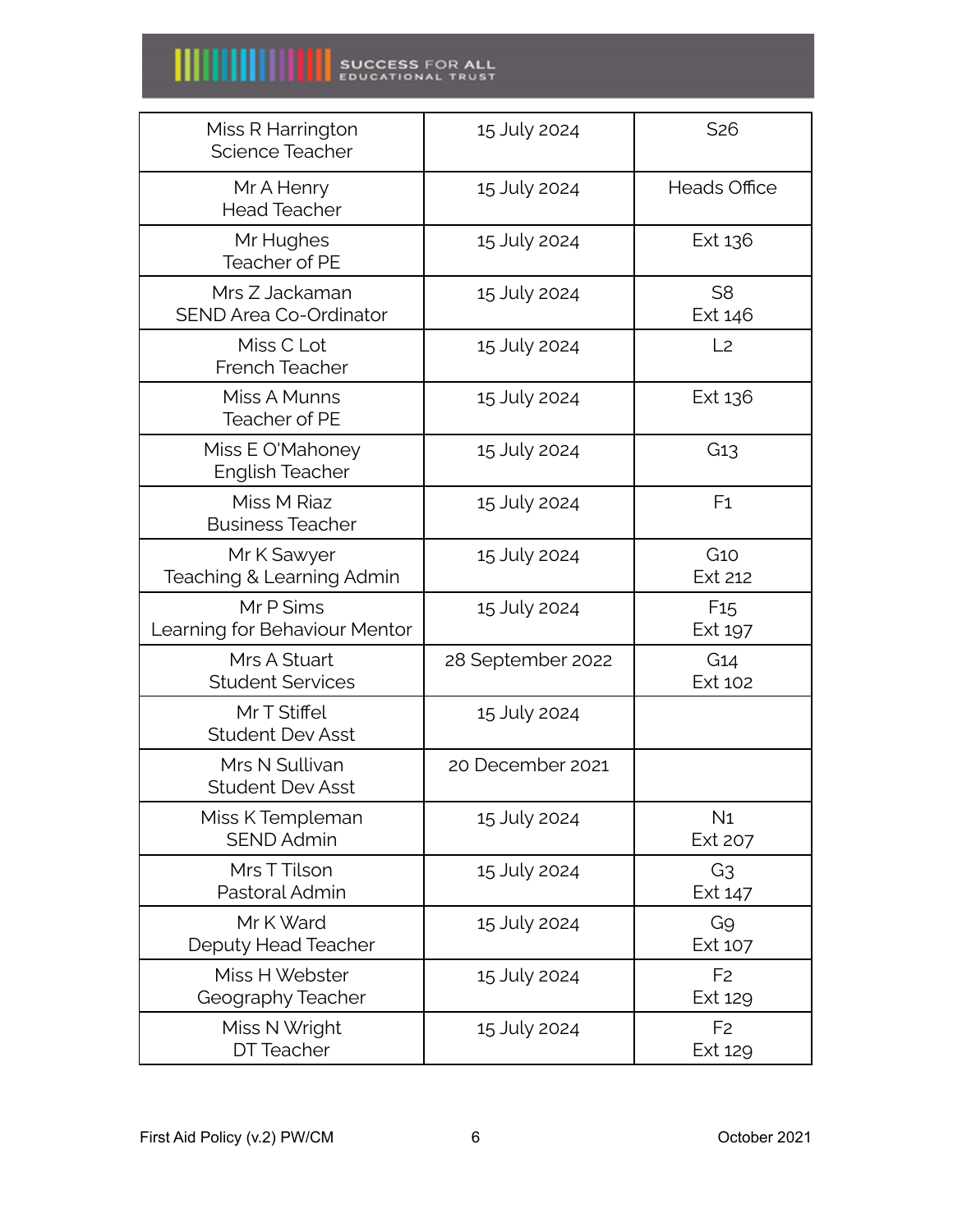# **FIRST AID KIT PROVISION**

First aid kits are available at the following locations:

- Student services area
- The Sports Hall office
- Science Prep Rooms
- DT workshop (including Food Tech)
- Canteen

#### **Off site visits/fixtures**

- Portable first aid kits available from student services
- Student epipens from student services (labelled)

# **APPENDIX B - ROYAL LIBERTY SCHOOL**

| <b>Name</b>         | Post                                               | <b>Extension</b><br>no. | <b>Expiry Date</b> |
|---------------------|----------------------------------------------------|-------------------------|--------------------|
| <b>Julie Cooper</b> | HoY                                                | 235                     | 16/09/2022         |
| Maxine Curcher      | Senior Science Technician                          | 227                     | 16/09/2022         |
| Denise Jarman       | Receptionist                                       | 201                     | 30/01/2022         |
| Kay Jones           | <b>FT</b> Technician                               | 213                     | 08/02/2024         |
| Mark Plunger        | School Keeper                                      | 276                     | 02/10/22           |
| Nicola Mason        | <b>Maths Teacher</b>                               | Hub                     | 06/12/21           |
| Paul Southcott      | DT Technician                                      | 256/243                 | 20/01/2023         |
| <b>Fred Taylor</b>  | School Keeper                                      | 209                     | 20/01/2023         |
| Arran Rae           | <b>PE</b> Teacher                                  | 244                     | 29/09/2024         |
| <b>Brad Bowen</b>   | <b>PE</b> Teacher                                  | 244                     | 02/07/2023         |
| Lee Raftery         | <b>DHT</b>                                         | 229                     | 20/01/2022         |
| Sue Smith           | Administration Officer (Mon.<br>Tues, Thurs & Fri) | 203                     | 10/12/2021         |
| Sarah Thompson      | <b>Administration Officer</b>                      |                         | 29/09/2024         |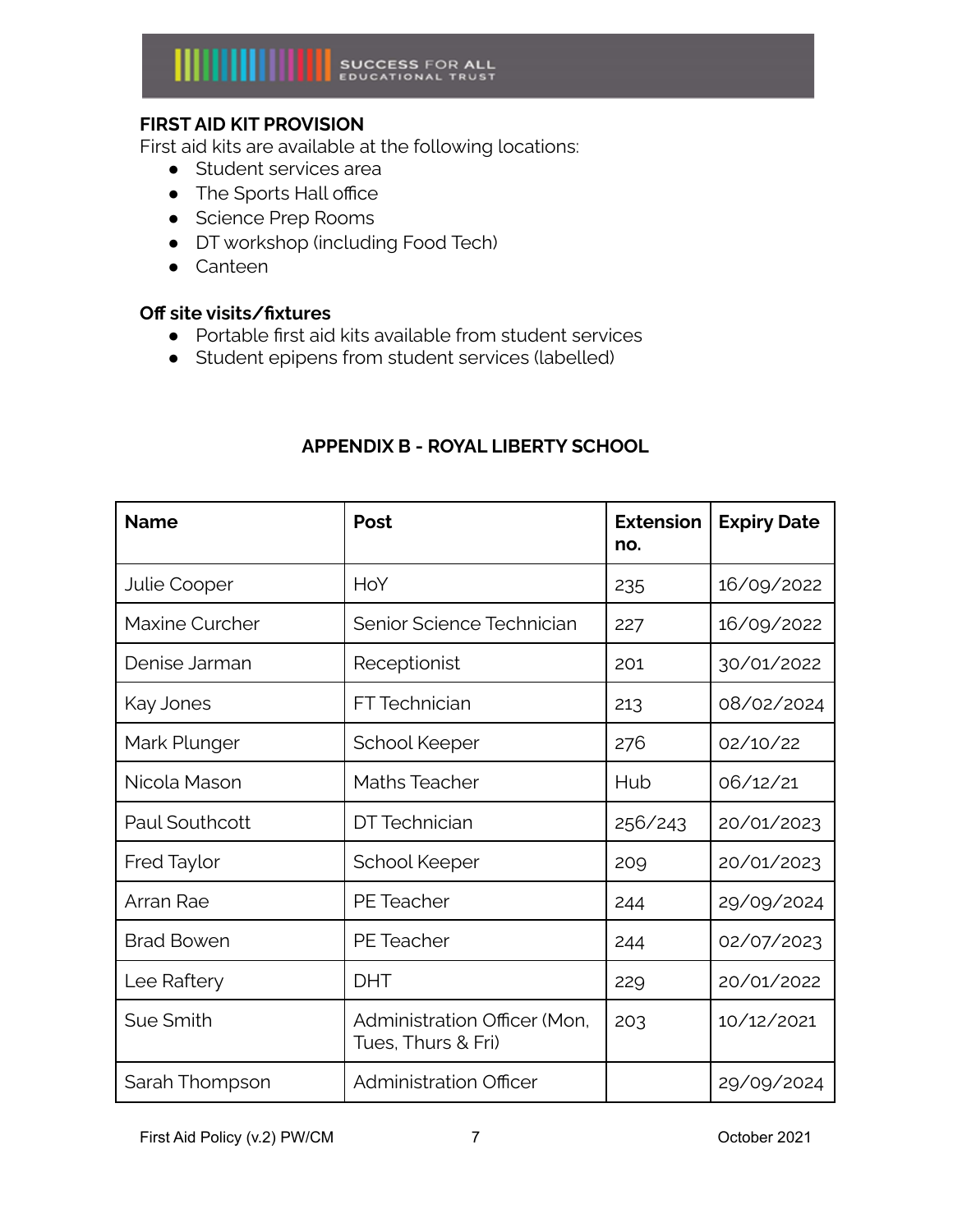|                     | (Wednesday only)   |     |            |
|---------------------|--------------------|-----|------------|
| Dave Laws           | Site Manager       | 209 | 20/01/2023 |
| <b>Bansri Patel</b> | Science Technician | 227 | 08/02/2024 |
| Mo Jafar            | Head of PE Faculty | 244 | 30/04/2024 |
| Kim Rawling         | Technician         | 213 | 12/02/2023 |
| Lisa Williams       | <b>HOY</b>         | 230 | 02/10/2022 |
| Adam Higgins        | 2IC Science        | 227 | 02/10/2022 |

### **FIRST AID PROVISION**

First aid kits are available at the following locations:

- School Office
- Sports Hall
- Dt workshop
- Feed Tech
- Science in each classroom  $14, 15, 19, 24$  &  $25$
- Science Prep room (in 16 only)
- Site Office
- Cleaners Office
- School Canteen

### **OFF SITE VISITS/FIXTURES**

- Portable first aid kits are available from the school office
- Student epipens/medication available from the school office
- First aid kit on minibus

### **MEDICAL ROOM**

The medical room is located next to the school office - all medication is kept here.

### **SCHOOL NURSE**

The school nurse is in school on Wednesday

### **MEDICINES**

Students are allowed to bring medicines into school by arrangement with their parents, e.g. asthma pumps. All medicines must be clearly labelled & stored in a secure cabinet within the

First Aid Policy (v.2) PW/CM 8 8 8 0ctober 2021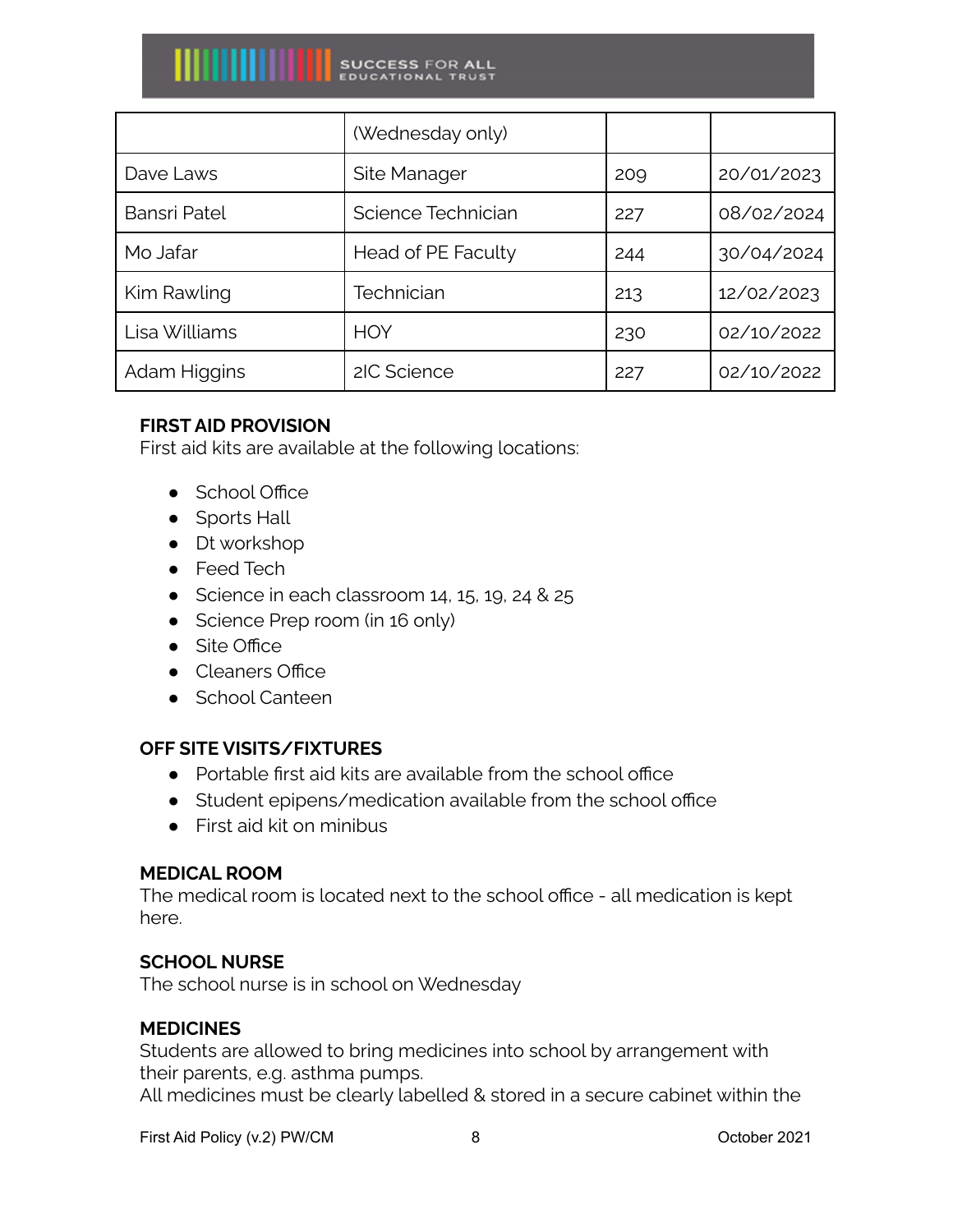medical room for use as required.

# **CARE PLANS**

Care plans are in place for all students with chronic conditions, e.g. allergic reactions/severe diabetes & are updated annually with the parents, SENDCO & school nurse. Staff should consult the board in the staff room to familiarise themselves with students who have care plans.

### **ACCIDENTS/INCIDENTS/NEAR MISSES**

All accidents/incidents/near misses **must** be reported to the school office and an online accident/incident form completed.

| <b>Name</b>           | Post                         | <b>Expires</b> |
|-----------------------|------------------------------|----------------|
| <b>Curtis Britton</b> | PE Teacher/ HOY              | 2 July 2023    |
| Donna Field           | PE Teacher                   | 5 May 2024     |
| Jake Jones            | Head of PE                   | 17 Mar 2023    |
| <b>Kelly Sewell</b>   | Attendance                   | 8 Sept 2023    |
| Jack Ogbourne         | Site Manager                 | 16 Sept 2023   |
| Megan Murphy          | <b>LSA</b>                   | 13 Sept 2023   |
| Michelle Shread       | <b>Assistant Headteacher</b> | 26 Nov 2023    |
| Rose Francis          | <b>HOY</b>                   | 26 Nov 2023    |
| <b>Gill Barrett</b>   | <b>SEN</b>                   | 26 Nov 2023    |
| <b>Ishrat Zerin</b>   | <b>LSA</b>                   | 20 July 2024   |
| Jo Humphrey           | <b>Cover Teacher</b>         | 26 Nov 2023    |
| kim Robson            | HOY 7                        | 26 Nov 2023    |
| Kirsty Hyde           | Receptionist                 | 26 Nov 2023    |
| Hazel Crago           | Science tech                 | 26 Nov 2023    |
| Pam Robertson         | Food                         | 26 Nov 2023    |
| <b>Jackie White</b>   | Reception                    | 26 Nov 2023    |

# **APPENDIX C - SANDERS SCHOOL**

First Aid Policy (v.2) PW/CM 9 9 0ctober 2021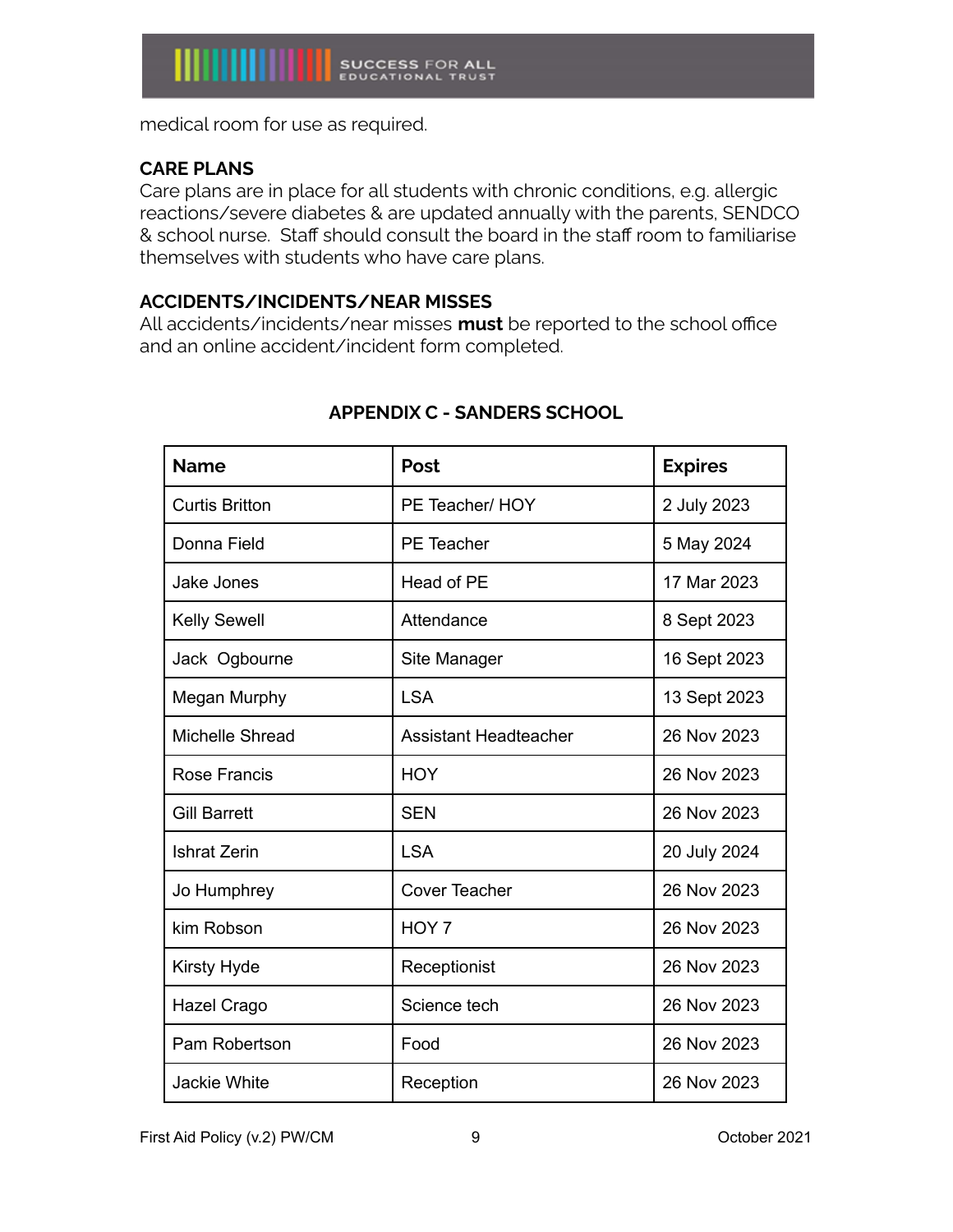| <b>Billie Briggs</b> | HOY9             | 26 Nov 2023 |
|----------------------|------------------|-------------|
| Melissa Osbourne     | HOY <sub>8</sub> | 26 Nov 2023 |
| Lauren O'Sullivan    | <b>LSA</b>       | 26 Nov 2023 |
| Sara Plume           | Medical          | 20 Oct 2023 |
| Rose Francis         | <b>HOY 11</b>    | 26 Nov 2023 |
| Sarah Reeman         | <b>LSA</b>       | 26 Nov 2023 |
| <b>Toni Brown</b>    | PE.              | 28 Sep 2024 |
| Samantha Hull        | Science tech     | 26 Nov 2023 |
| <b>Clare Cemerak</b> | <b>LSA</b>       | 26 Nov 2023 |

# **FIRST AID PROVISION**

First aid kits are available at the following locations:

- Medical room
- PE
- DT workshop
- Food Tech

# **OFF SITE VISITS/FIXTURES**

- Portable first aid kits are available from the school office
- Student epipens/medication available from the medical room.
- First aid kit on minibus

### **MEDICAL ROOM**

The medical room is located in the main reception area - all medication is kept here.

# **MEDICINES**

Students are allowed to bring medicines into school by arrangement with their parents, e.g. asthma pumps. A form is always completed by the parent so we have evidence that the student is authorised to take the medication. All medicines must be clearly labelled & stored in a secure cabinet within the medical room for use as required.

# **CARE PLANS**

First Aid Policy (v.2) PW/CM 10 10 10 Cotober 2021